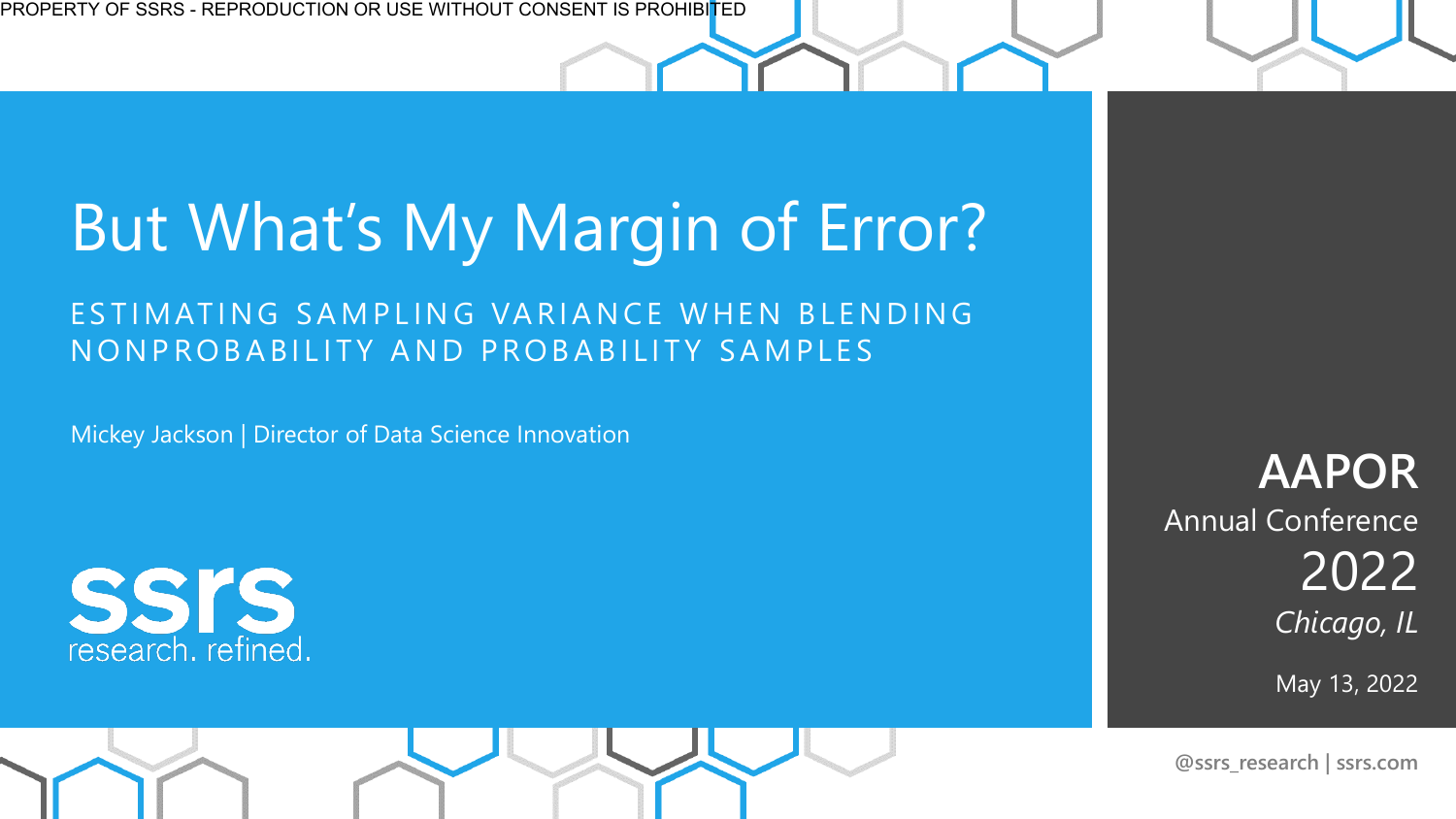# Why Hybrid Sampling?

- Nonprobability samples are cheap, but often biased
- Key challenges with nonprobability samples:
	- Exact selection mechanism (e.g., original recruitment source for a given complete) is unobservable to the user
	- Inclusion probabilities are unobserved and therefore must be modeled (implicitly or explicitly)
	- Empirically, selection is often related to non-demographic characteristics that lack external weighting benchmarks
- Enter hybrids: blending completes from probability and nonprobability sources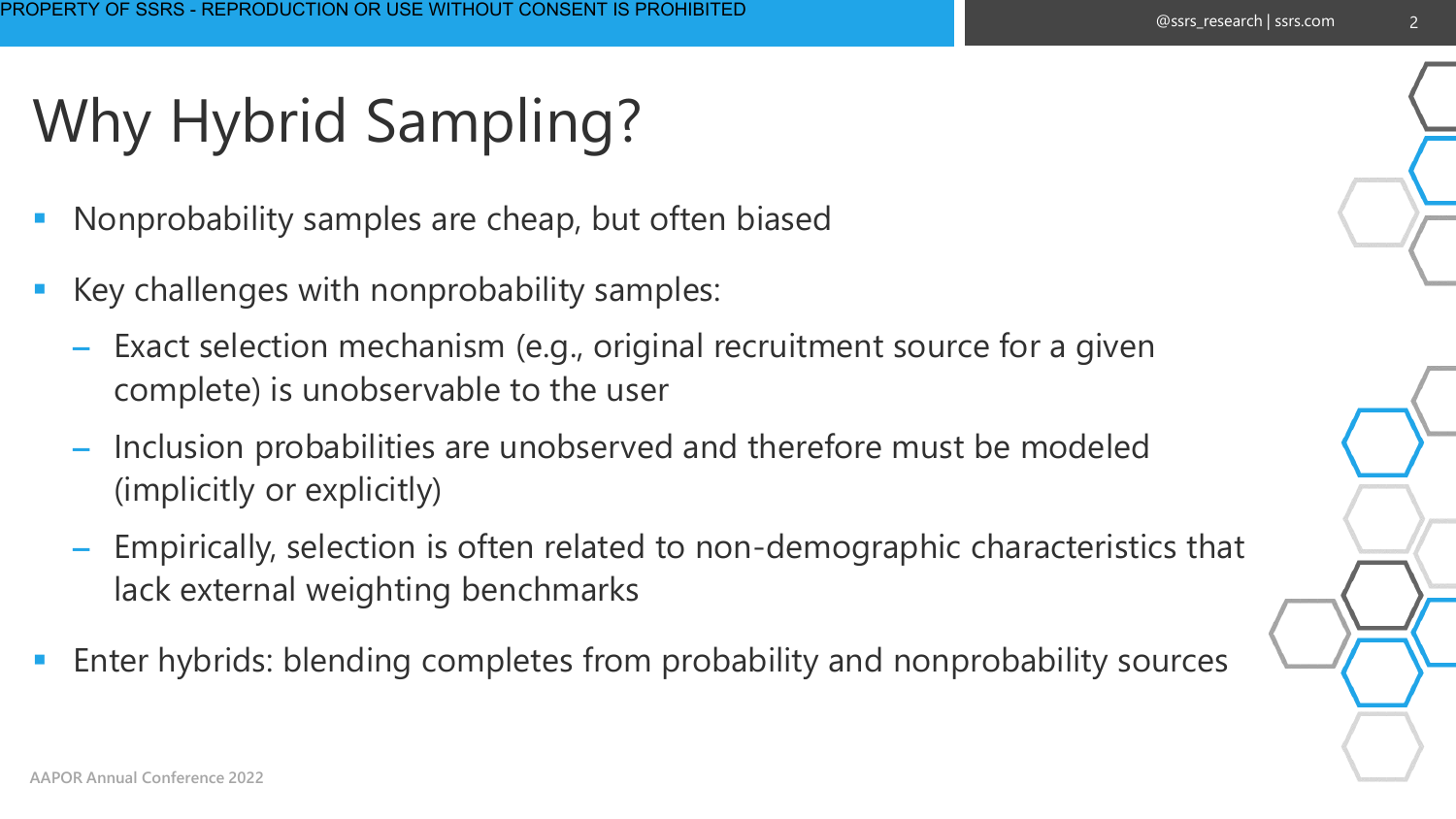## Weighting Hybrid Samples

| <b>Type of Weighting</b><br><b>Variable</b> | <b>Used to Weight</b><br><b>Probability Sample?</b> | <b>Used to Weight</b><br><b>Hybrid Sample?</b> | <b>Source of Weighting</b><br><b>Benchmarks</b>                         |
|---------------------------------------------|-----------------------------------------------------|------------------------------------------------|-------------------------------------------------------------------------|
| <b>Demographics</b>                         | Χ                                                   | X                                              | External (CPS, ACS, etc.)                                               |
| Non-demographic<br><b>Calibrators</b>       |                                                     | $\sf X$                                        | Internal (Weighted<br><b>Probability Sample)</b>                        |
|                                             | <b>Hybrid Weights</b>                               |                                                | <b>Calibrator</b><br><b>Benchmarks</b><br>Probability<br><b>Weights</b> |
| <b>Nonprobability</b><br><b>Sample</b>      |                                                     | Demo<br><b>Benchmarks</b>                      | Probability<br>Sample                                                   |

**AAPOR Annual Conference 2022**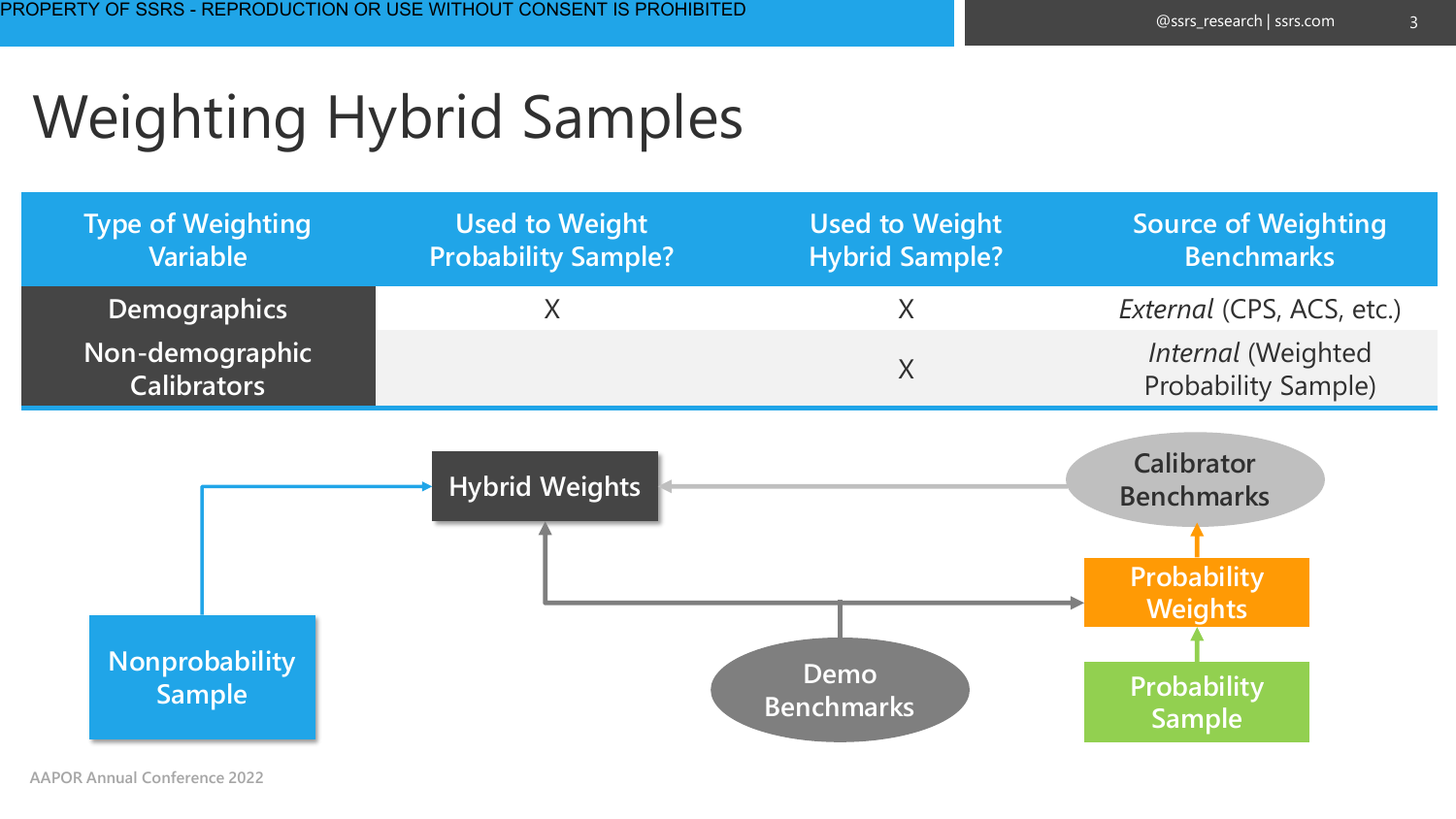But What's My Margin of Error?

- Assessments of hybrid calibration have largely focused on bias (understandably)
- But we are usually also interested in estimates of sampling variance
	- Clients want to see a margin of error, standard error, etc.
	- Implicit motivation for hybrid sampling: obtain a larger sample (lower variance) than we could afford from probability sources alone
- Typical approach in practice: Apply familiar variance formulas from the probability world

4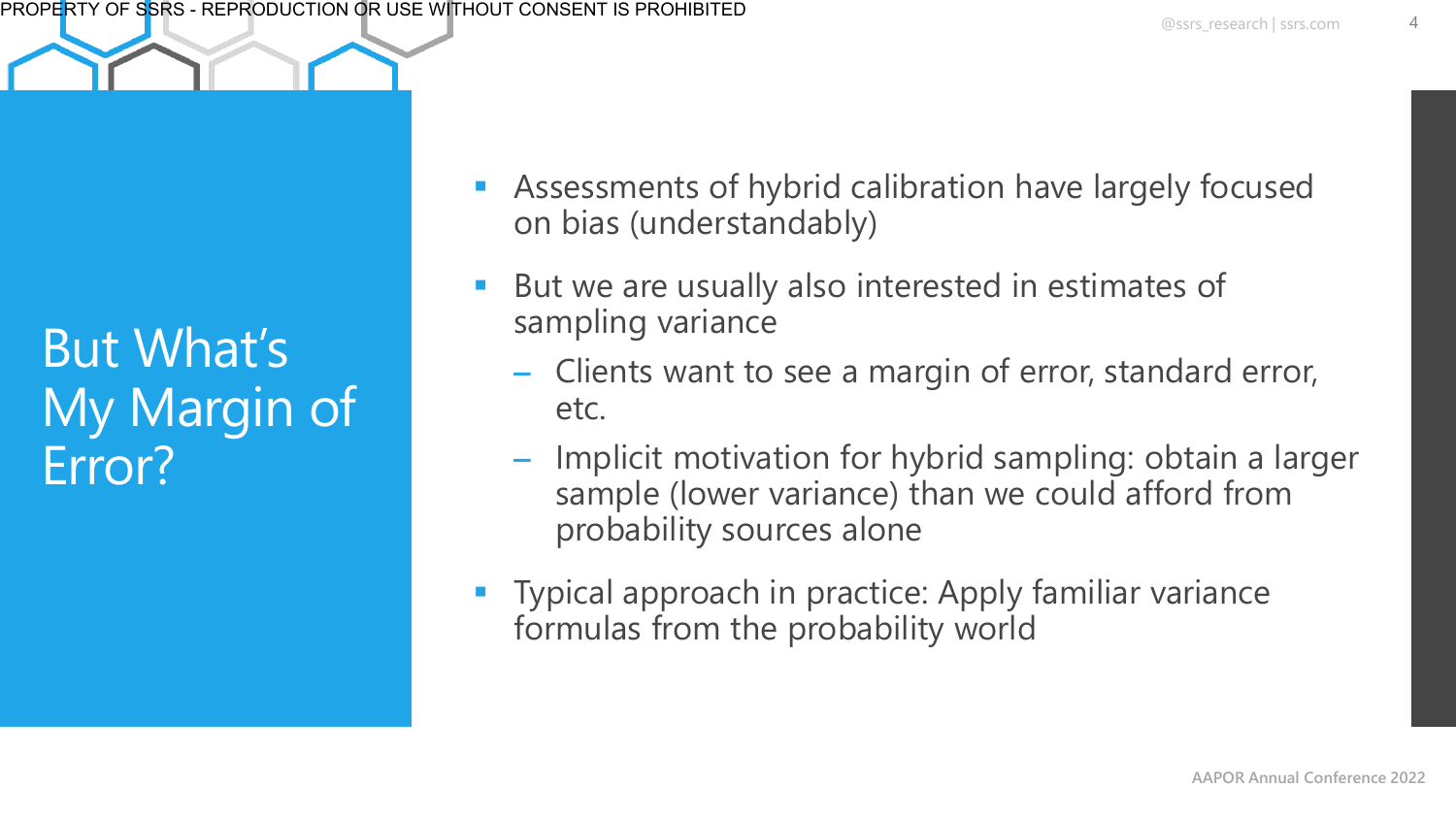## Challenge: Internal Benchmarks

- Some weighting benchmarks come from within the same sample
	- Non-demographic calibrators use benchmarks obtained from the probability-based portion of the hybrid sample
	- By definition, the probability sample is smaller than the hybrid sample
- So, weighting benchmarks themselves are subject to non-negligible sampling variance
- How can we account for this in our variance estimates, and what are the consequences if we do not?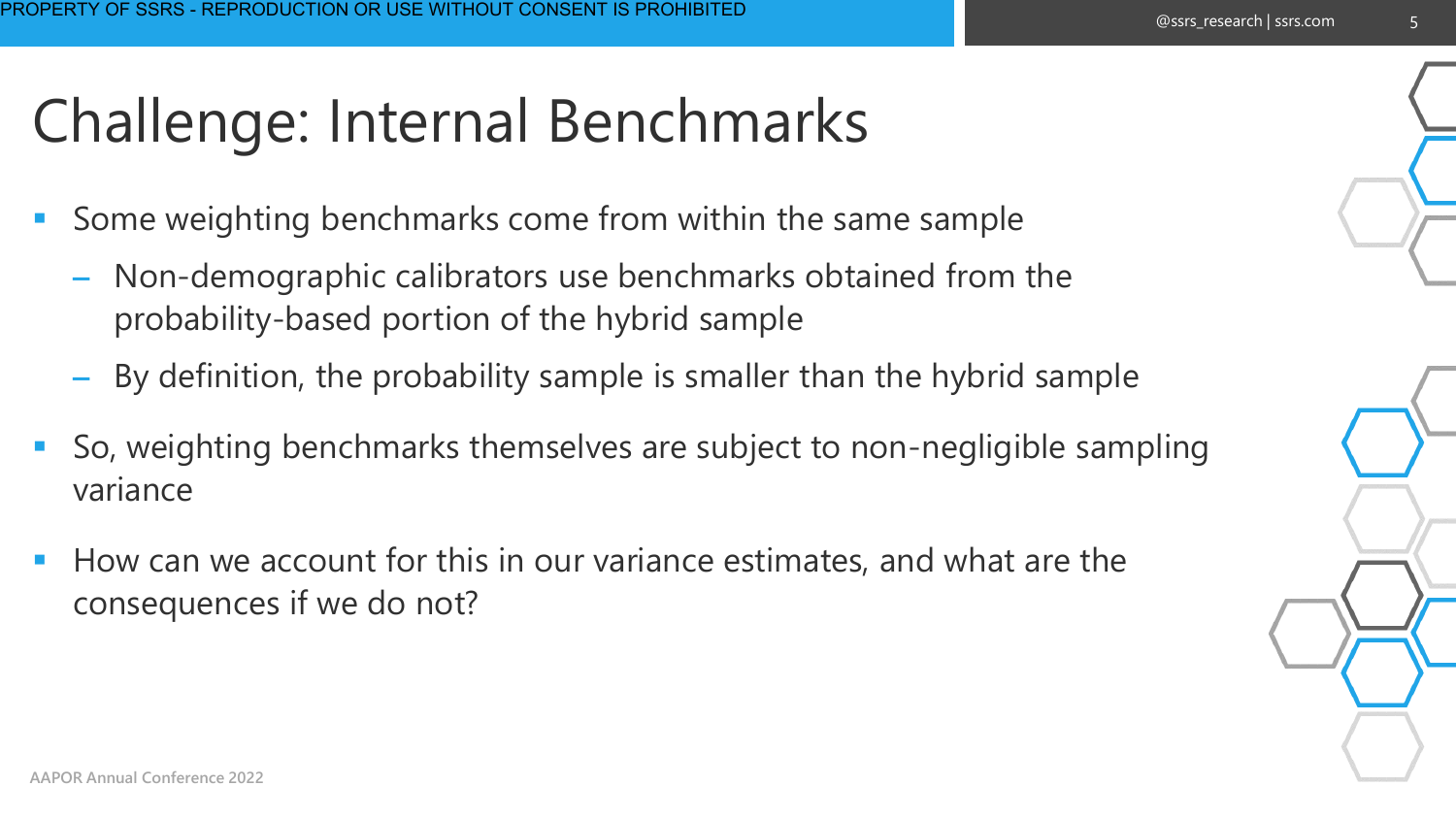## Simulation Setup

#### **"POPUL ATION" FILE:**  AP VoteCast 2020 Publicuse File

**OUTCOME OF INTEREST:** 

Trump Vote Share

**I N T E R N A L C A L I B R ATO R S ( C O R R E L A T I O N W I T H O U T C O M E ) :**

Identifies as Republican (0.80)

Identifies as Conservative (0.67)



**AAPOR Annual Conference 2022**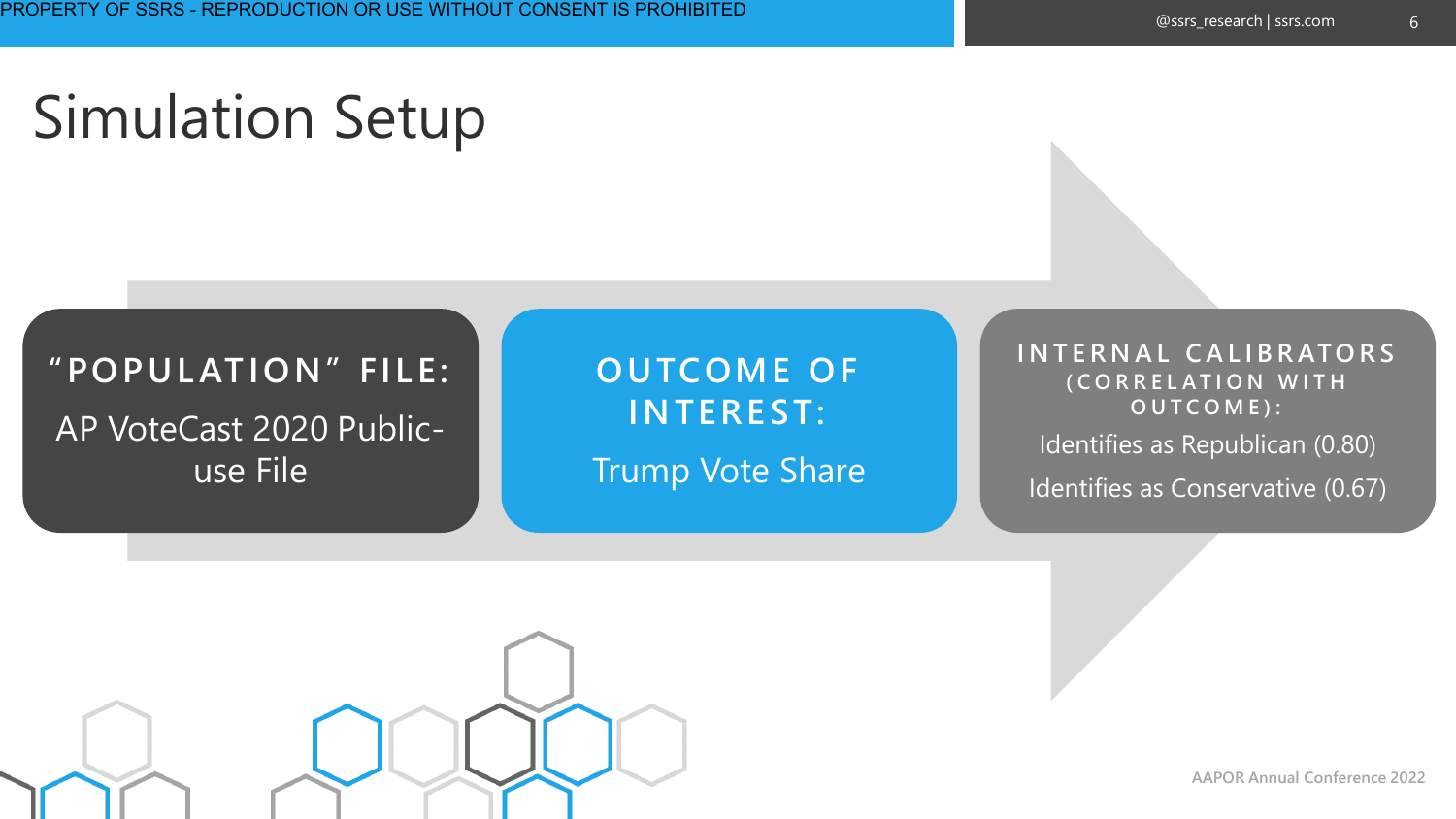## Simulation Procedure

- Assign assumed true inclusion probabilities to all "population" units
	- Probability sample: logit function of demographics only **(Missing At Random)**
	- Nonprobability sample: logit function of demographics, calibrators, and outcomes **(Missing Not at Random)**
- Select 1,000 replicate samples of each of the following:
	- $-$  Probability (n = 250, 1000, and 2000)
	- $-$  Nonprobability (n = 1000)
- Weight each replicate hybrid sample to:
	- Demographic benchmarks from synthetic population file (assume fixed)
	- Party and ideology benchmarks estimated from probability portion of sample (vary across samples)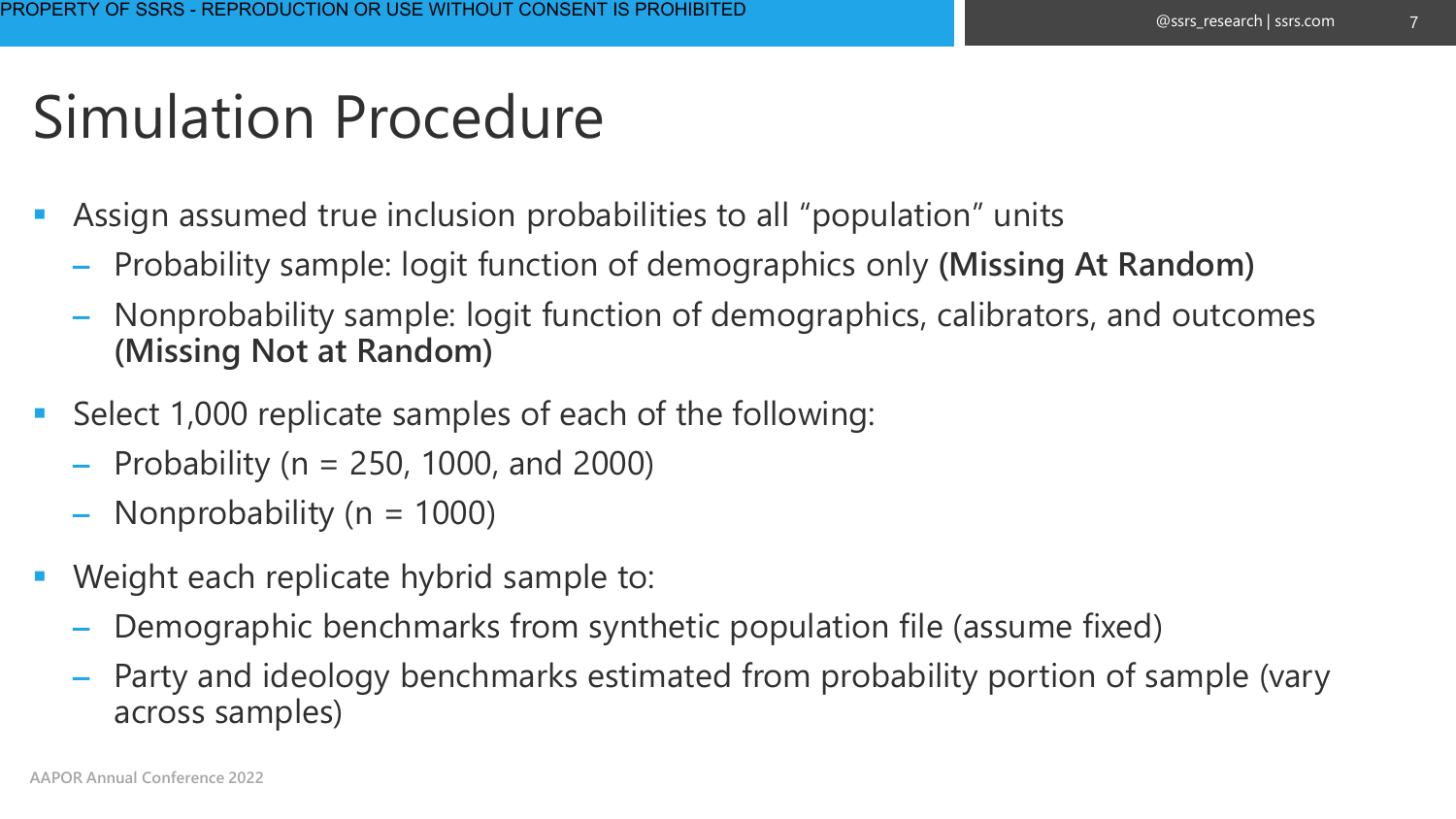## Variance Estimation Methods – Non-Resampling

#### **U W E A P P ROX I M AT I O N**

Simple random sample variance multiplied by Kish unequal weighting effect (UWE):

**1 + CV(weight)<sup>2</sup>**

#### **L I N E A R I Z AT I O N** Taylor Series linearization (default in most statistical packages)

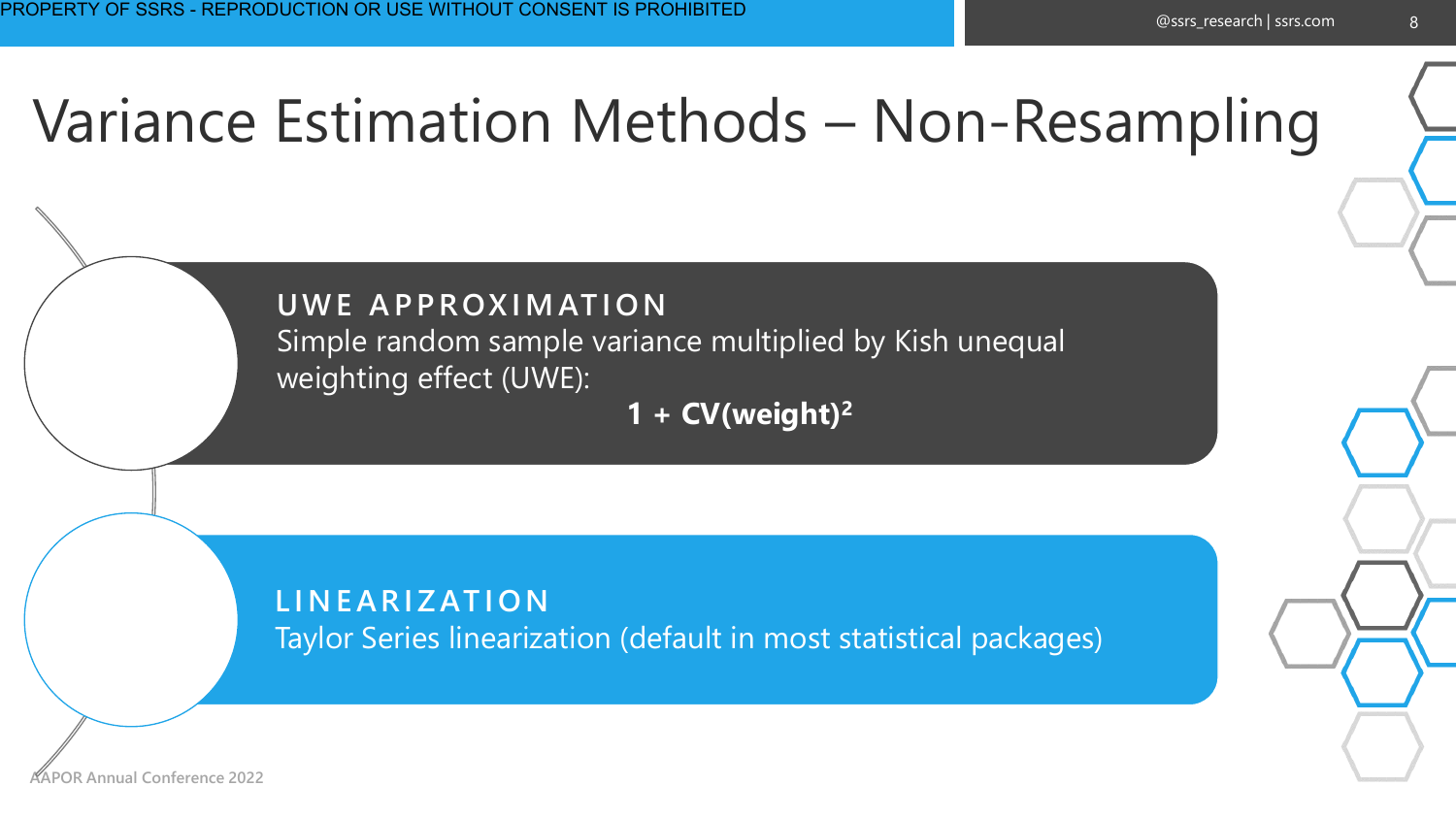Variance **Estimation** Methods – Resampling

- Two variants of delete-a-group jackknife—create and recalibrate 50 random subsamples from each hybrid sample
- Jackknife partial: re-calibrate all subsamples to same internal calibration benchmarks estimated from full probability sample (i.e., treat internal benchmarks as fixed)
- $\blacksquare$  Jackknife full: re-estimate internal calibration benchmarks from probability cases within each jackknife subsample (to account for variability in internal benchmarks)

9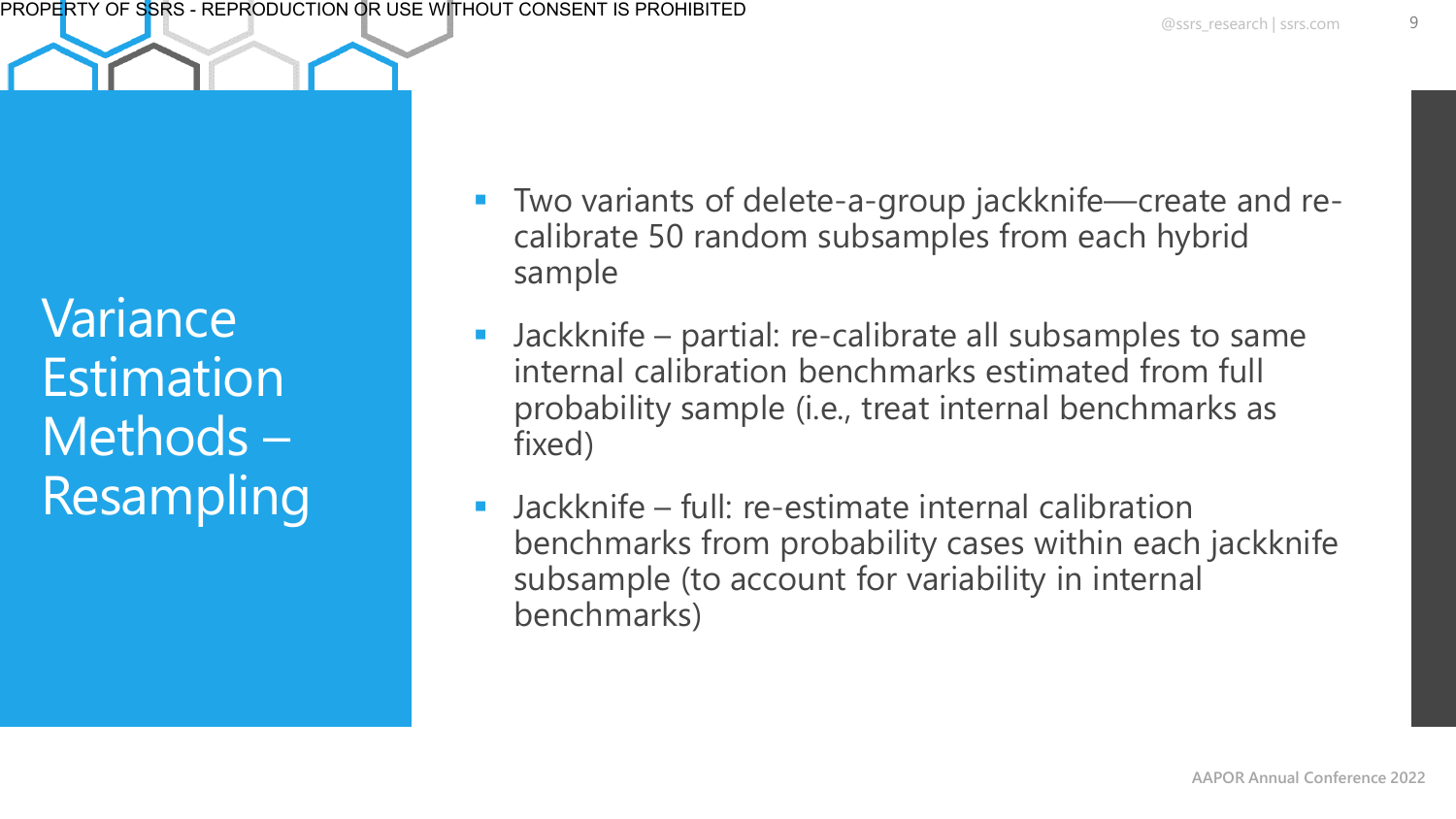### Estimated vs. True Standard Errors, Trump Vote, Constant Nonprobability Mechanism

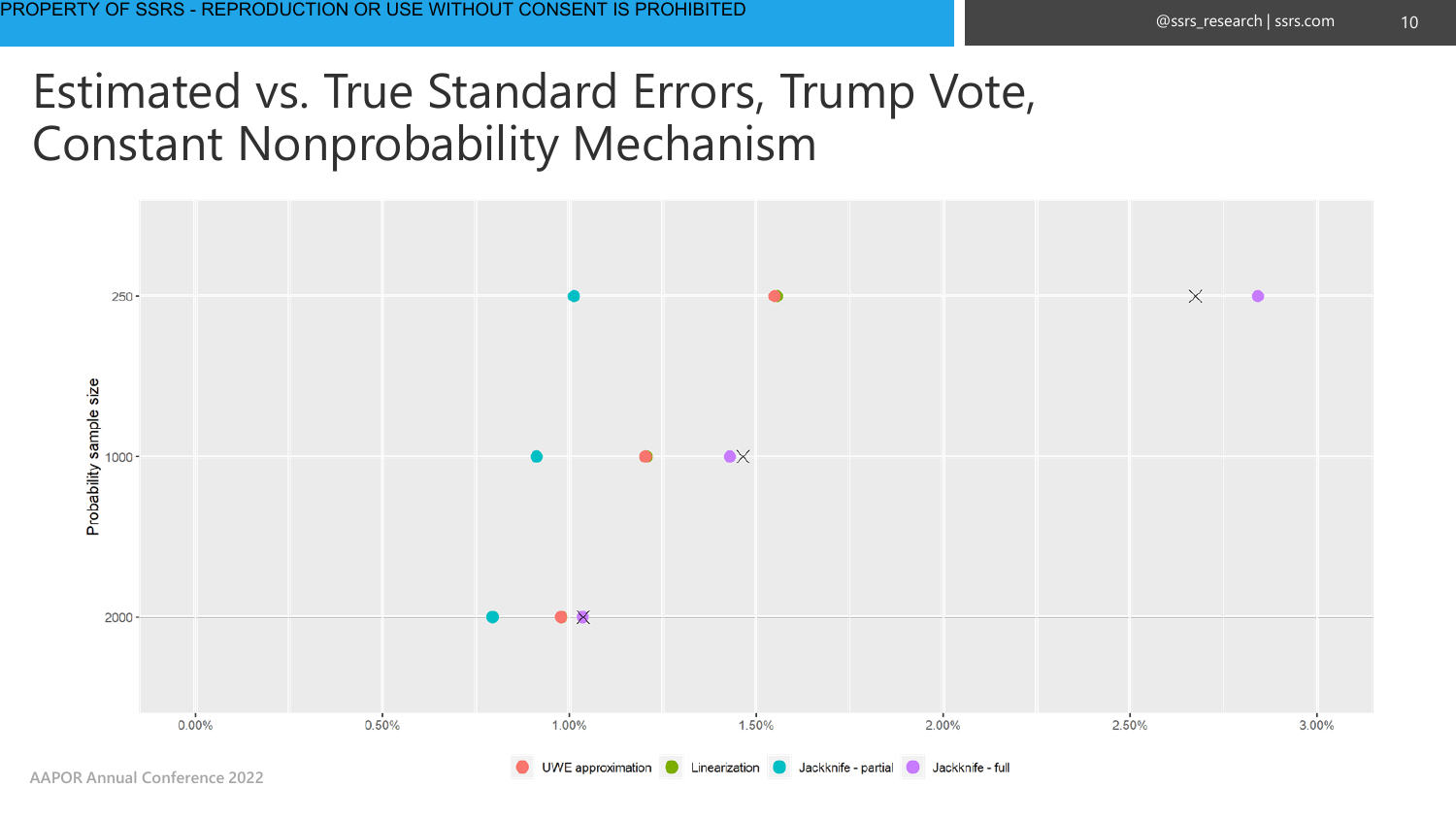## Conclusions

- Full jackknife (or other replication method), including recalculation of internal benchmarks, is needed to obtain adequate variance estimates for internally calibrated hybrid samples
- Partial jackknife (assuming fixed internal calibration benchmarks across jackknife subsamples) consistently performs the worst
- If not using resampling methods: consider reporting variance based on both hybrid and probability-based sample sizes (to provide a conservative upper bound)
- UWE approximation is not a conservative method with internally calibrated hybrid samples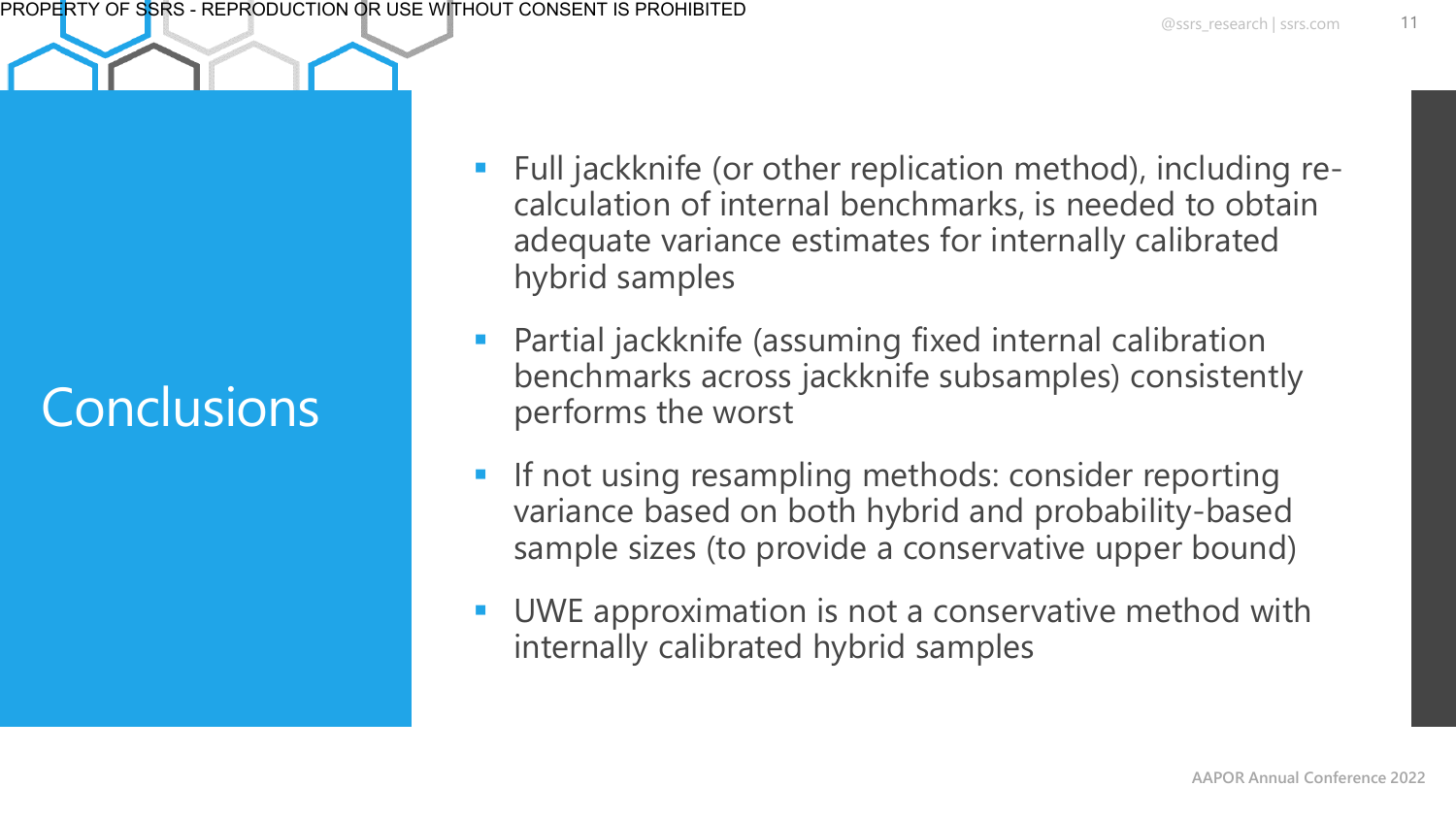### Other Results (from Paper)

- Simpler approximations (including Kish UWE) are adequate when calibration variables are weakly correlated with outcomes (i.e., when calibration is ineffective)
- Full jackknife is somewhat robust to "hidden variability" in nonprobability selection mechanism (but only with strong calibration variables)